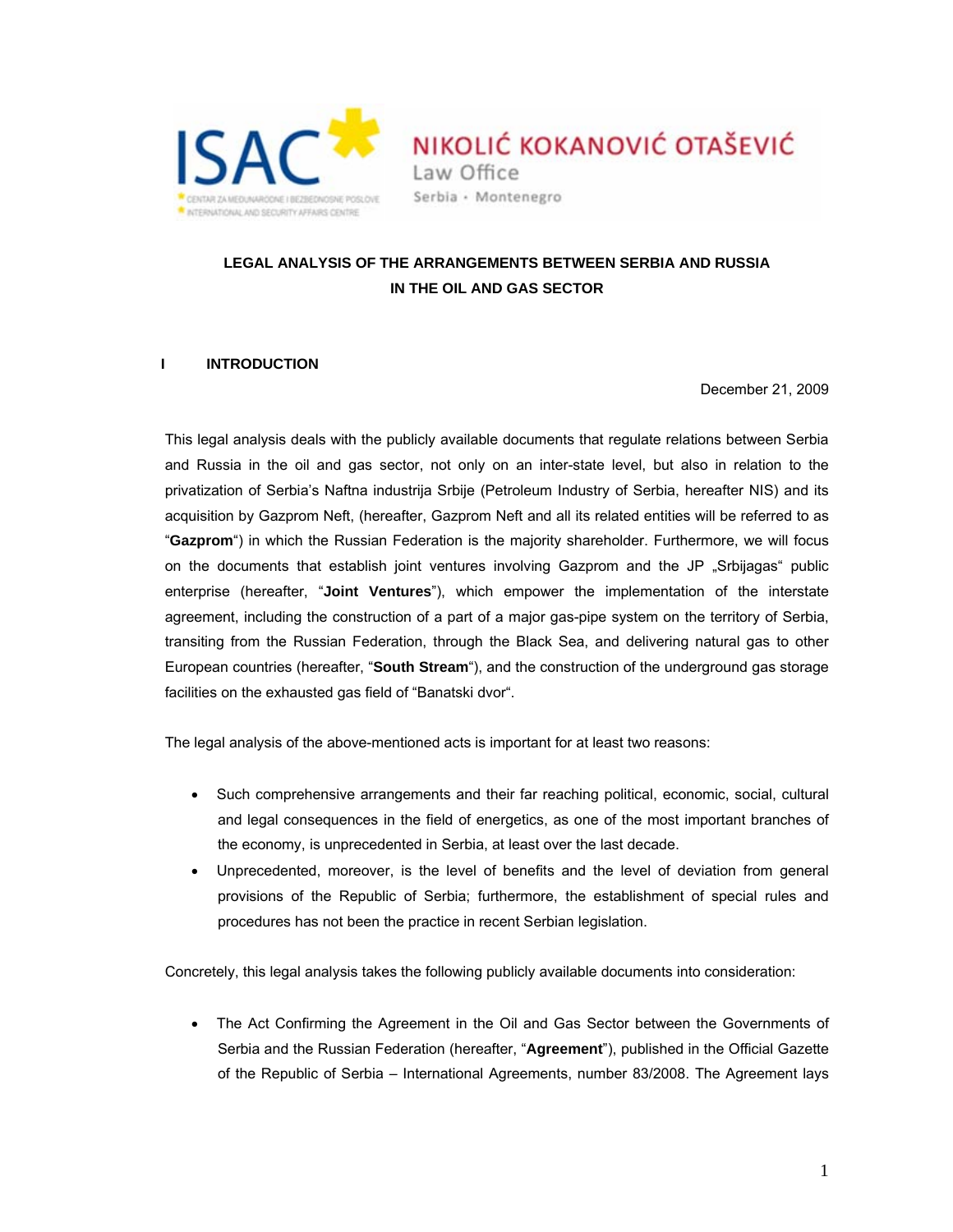the foundations for the privatization of NIS and the construction project for South Stream and the gas storage facilities in Banatski Dvor.

- The Protocol defining the principal terms of acquisition of the "NIS A.D. Novi Sad" shares by OAO "Gazprom Neft", 51 percent of the company's founding capital, published on the Serbian Government website: http://www.srbija.gov.rs/vesti/dokumenti\_sekcija.php?id=81909. This protocol spells out the basic terms under which the NIS Sale Agreement was signed.
- The Agreement on the Sale and Purchase of the NIS A.D. Novi Sad shares (hereafter, "**NIS Sale Agreement**"), and all appendixes, published on the Serbian Government website: http://www.srbija.gov.rs/vesti/dokumenti\_sekcija.php?id=119768. The NIS Sale Agreement defines relations between the Republic of Serbia and Gazprom regarding the privatization of NIS. The appendixes include a Social Program for NIS employees; a Program for the Reconstruction and Modernization of the NIS Technological Systems; the NIS Collective Agreement; Concluding Remarks from the Government of Serbia on the NIS Shares Sale Agreement; the NIS Founding Document and Gazprom Corporate Guarantees.
- The Principal Conditions for the Initial Agreement on Cooperation between OAO Gazprom and JP Srbijagas (hereafter, "**Principal Conditions**"), published at the following link: http://www.srbija.gov.rs/vesti/dokumenti sekcija.php?id=119768. These conditions regulate the fundamental issues in the establishment of the Joint Venture for the construction and exploitation of South Stream through Serbia.
- The Memorandum of Understanding between OOO Gazprom Export and JP Srbijagas, published at http://www.srbija.gov.rs/vesti/dokumenti\_sekcija.php?id=119768. The Memorandum regulates the fundamental issues surrounding the establishment of a Joint Venture for the construction of the "Banatski dvor" underground gas storage facilities.
- The Law on the Ratification of the Treaty Establishing the Energy Community between the European Union and the Republic of Albania, the Republic of Bulgaria, Bosnia and Herzegovina, the Republic of Croatia, the Former Yugoslav Republic of Macedonia, the Republic of Montenegro, Romania, the Republic of Serbia and the United Nations Interim Administration Mission in Kosovo, pursuant to United Nations Security Council Resolution 1244 (hereafter, "**Energy Community**"), signed on October 25, 2005 in Athens and published in the Official Gazette of the Republic of Serbia, number 62/2006.

Although the Contract establishing the joint venture for the construction of South Stream through Serbia has since been signed, it is not the subject of this legal analysis as it is not publicly available to the best of our knowledge.

In the text bellow, all the documents listed above will be referred to as the "Arrangements".

### **II SUMMARY OF THE LEGAL ANALYSIS**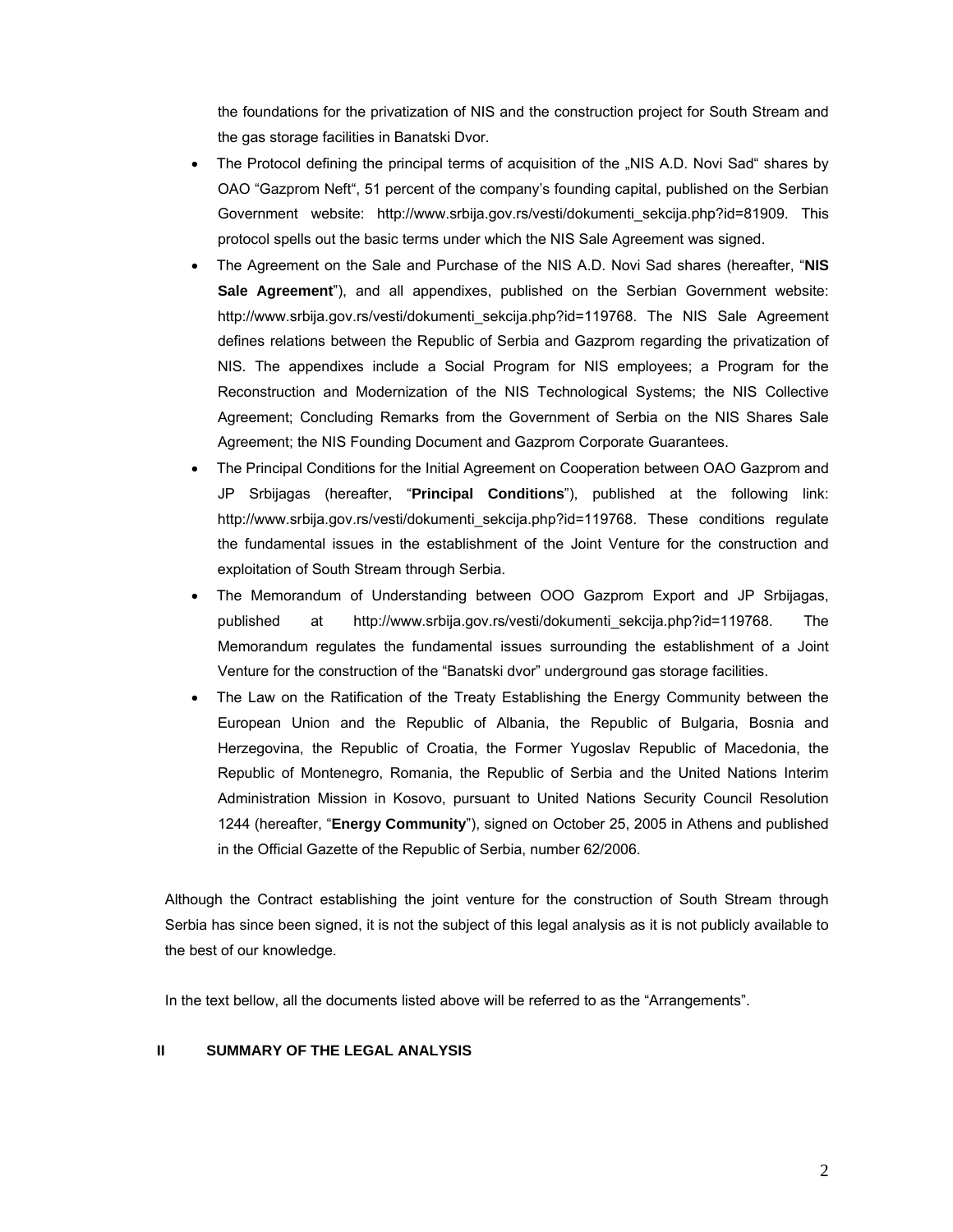Below is a summary of the legal analysis identifying the key legal shortcomings of the Arrangements regarding their harmonization with the Constitution of the Republic of Serbia, ratified international agreements signed by the Republic of Serbia and Serbian legislation. The analysis also identifies some concerns and reservations that might arise during the implementation of provisions that are an integral part of the Arrangements.

- **Harmonization with the Constitution of the Republic of Serbia.** Some articles of the Agreement can be questioned regarding their harmonization with the Constitution. Specifically, those provisions which put entities from the contracting states (Russia and Serbia) in a more favorable position compared to other entities and provisions which give more favorable tax treatment to NIS and participants and contractors in projects that the Agreement envisions. These provisos can be questioned under the Constitutional articles that guarantee the prohibition of discrimination, fair and equal market access, and general obligation to pay tax based on the economic power of the taxpayer. The Constitutional Court neither accepted some initiatives challenging the constitutionality of the Agreement, nor offered completely convincing arguments in some parts of its court decision handed down in July 2009.
- **Harmonization with international agreements.** The provisions of the Agreement, which put subjects from the contracting states (Russia and Serbia) in a more favorable position compared to other entities, is in contradiction with Agreements on the Mutual Promotion and Protection of Investment signed with Spain, the Netherlands, Germany, Hungary and Switzerland. By signing these Agreements, Serbia undertook an obligation to ensure that treatment to investors from these countries would not be less favorable than the treatment given to its own investors or investors from any other country.
- **Harmonization with legislation.** The Agreement does not contemplate its applicability within the context of some laws, including the Law on Public Purchase and the Law on Privatization; to the contrary, it includes general provisions that take account of some particular rules in relation to the general provisions, while their scope and mutual relation to the provisions of other acts in Serbian law is not clearly defined, which leads directly to legal insecurity. As the Constitutional Court specifies in its decision, the Agreement can not derogate the legislation in force, its effect can only be limited to relations defined within the Agreement. Unfortunately, these relations have not been precisely regulated, thus questioning the harmonization of the Arrangement with the positive legislation of the Republic of Serbia.
- **Harmonization with obligations regarding the establishment of the Energy Community.**  By signing the Treaty Establishing the Energy Community, Serbia has assumed responsibility, in cooperation with other contracting parties, to establish an integrated market for natural gas and electricity, and consequently, an obligation to adopt the relevant European Union acts into its legislation. Since Serbia has assumed the obligation to ensure free and fair competition and to prohibit the unfair advantage of any company, it remains to be clarified how the provisions of the Arrangement, which guarantee many benefits to NIS, joint ventures, and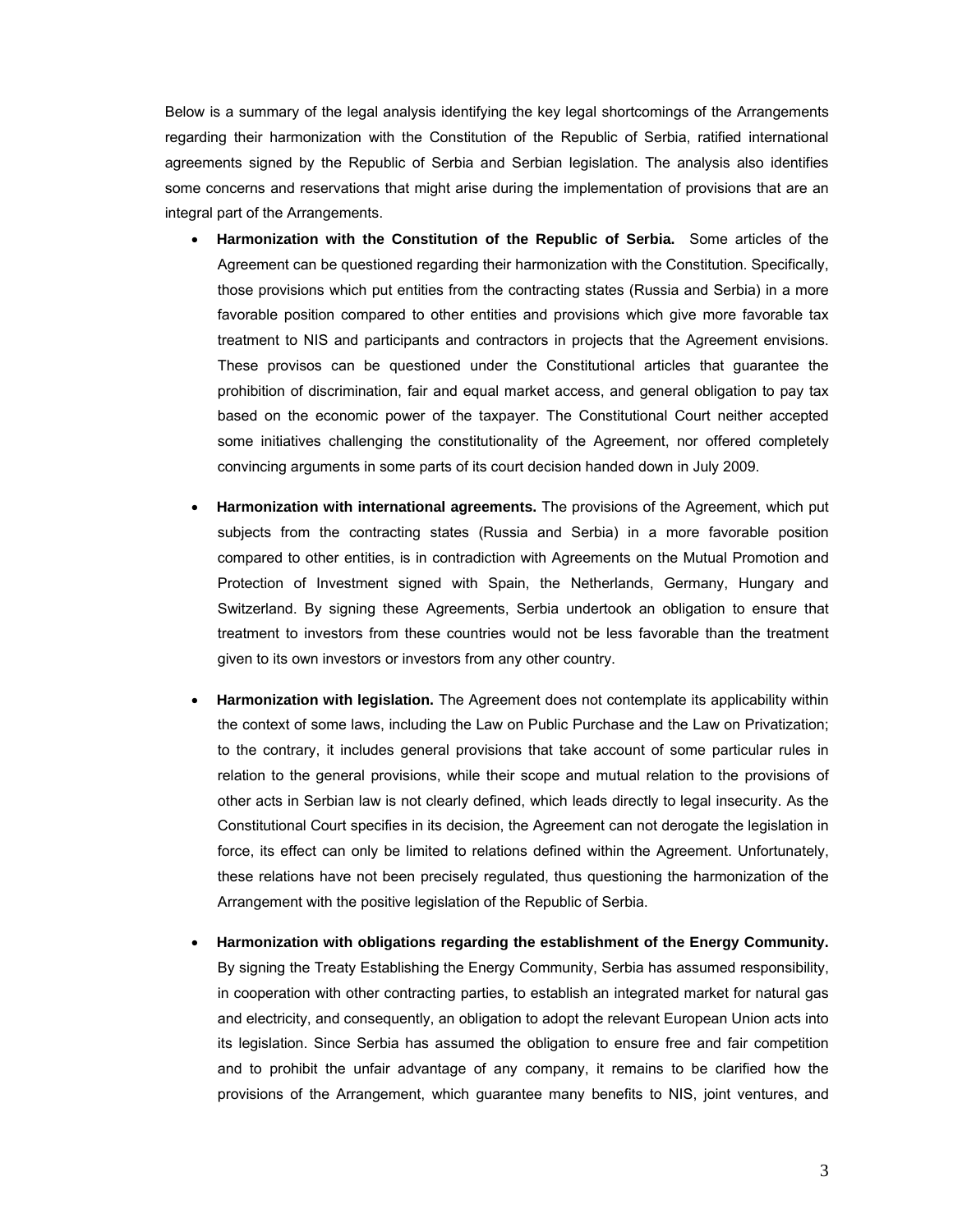Russian companies that participate in the implementation of these projects envisioned in the Arrangement, can be incorporated into this concept.

- **Rights and Obligations of Joint Ventures and their Founders**. The Agreement states that the right to use all the capacities of the South Stream pipeline and the underground gas storage facilities at Banatski Dvor belongs to the Russian participants, i.e. membersshareholders of the joint ventures. Bearing in mind that these capacities, according to some other provisions of the Agreement, should belong to Joint Ventures, legal ambiguity arises from some contradictions in the Agreement provisions. Although the Contracts on establishing Joint Ventures will define the rights and obligations of the companies involved in detail, the issue cannot be fully solved, since the statutory effects of the Agreement are above all other documents that are part of the Arrangement, thus any open issue in the Agreement can have important effects on all other documents. Legal ambiguity opens the possibility for abuse and legal actions regarding some very important issues.
- **Establishing South Stream Serbia AG Joint Venture in Switzerland.** It remains unclear why the Basic Cooperation Agreement, establishing the joint venture between Gazprom and Srbijagas, has been stipulated in Switzerland, since the company's activities will be implemented on the territory of Serbia. According to statements issued, the Joint Venture will establish a limited liability company in Serbia for the implementation of the project, which raises the question why the joint venture was not directly established in Serbia.
- **The Status of the Social Program and the NIS Collective Contract and the Gazprom Corporate Guarantees.** The legal importance of the Social Program and the NIS Collective Agreement, both enclosed in the NIS Sale Agreement, remains unclear, since the contracting parties agreed that breach of contract, except in a very limited number of cases, cannot have any effects on the contracting parties (Gazprom and the Republic of Serbia). Moreover, the Corporate Guarantees that Gazprom enclosed to the NIS Sale Contract for fulfilling its obligations, are of very limited importance, since they represent merely a repetition of the Gazprom obligations from the Sale Contract. In case Gazprom does not respect contractual obligations, no real security can exist for the Republic of Serbia, as the seller of NIS shares, unless a bank guarantee or other type of risk-adjusted guarantee is provided.
- **Gazprom's power in managing NIS.** The NIS Founding Act envisions a right of veto for the Republic of Serbia regarding some issues, while at the same time gives extensive power to the NIS Board of Directors, which, among other things, has the power to decide on the distribution of profit and the approval of reconstruction programs and modernization of the NIS technological systems. The Board of Directors makes decisions by simple majority, while members of the Board are elected by cumulative voting of the Shareholders' Assembly. This procedure enables Gazprom, as the majority shareholder, to have great influence on the Board of Directors, and consequently on NIS operations.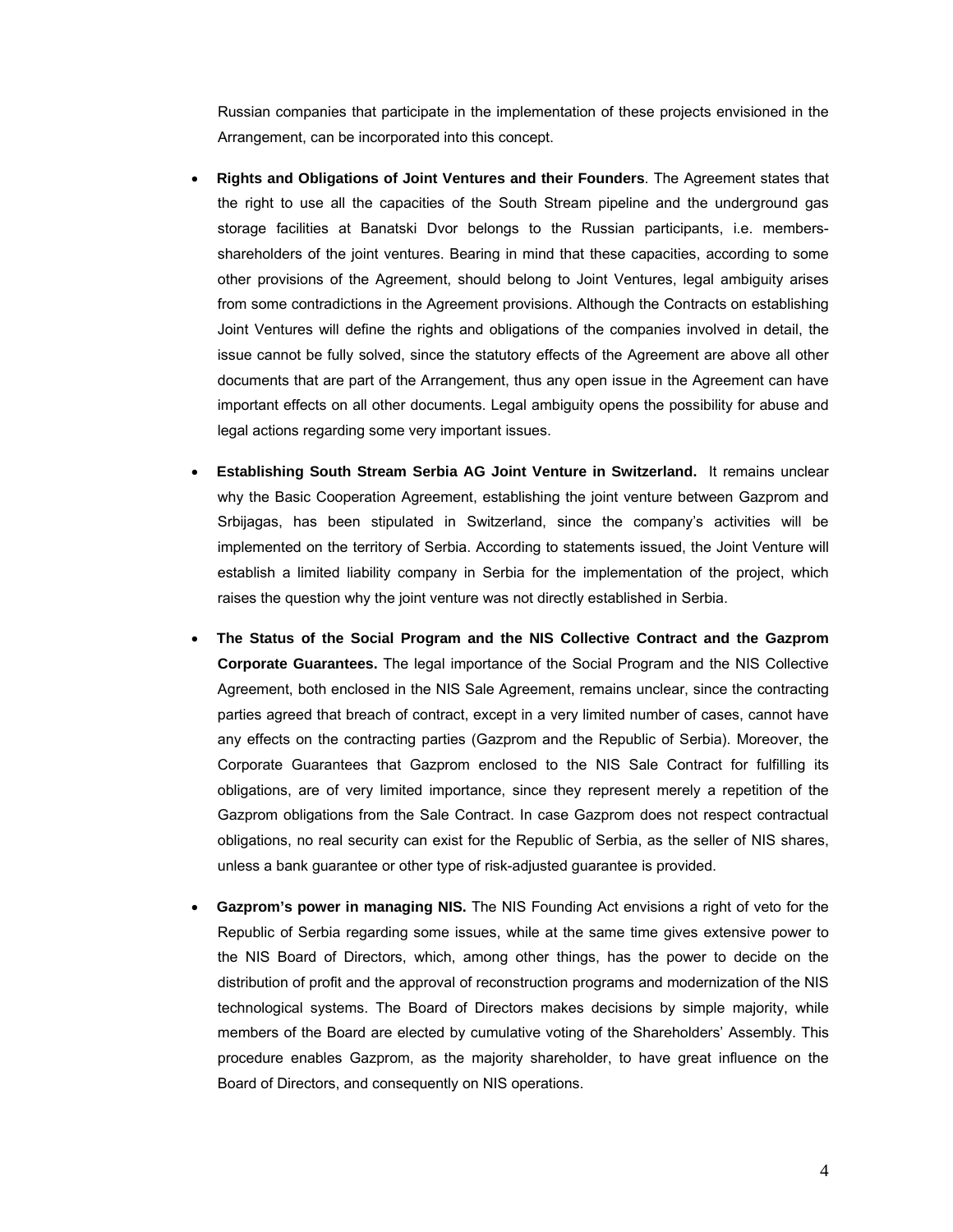• **Concerns regarding some terms.** In all the documents that are included in the Arrangement, there is a frequent use of some terms that are not harmonized with Serbian legislation, i. e. participants instead of founders or members/shareholders; fungible guarantee instead of fungible bonds; financing instruments instead of financial instruments; inner auditor and/or auditors' commission instead of internal auditor and board of auditors, etc. Although these doubts should not create substantial problems, incorrect terms might lead to problems in interpreting the provisions, and thus, accentuate legal ambiguity in case of judicial proceedings.

### **III CONCLUSIONS**

Following the legal analysis of the documents that are an integral part of the Arrangement, the subsequent conclusions can be drawn:

- Documents were created without paying due attention to the Constitution. Many issues, regulated above all by the Agreement, remain problematic from a constitutional point of view. Moreover, serious problems and lack of coordination might arise in later phases from the implementation of some generic and insufficiently clear provisions.
- The Agreement is scantly and ambiguously related to other international agreements, thus its harmonization with other accords on the promotion and mutual protection of investments, previously signed by the Republic of Serbia, is questionable.
- The Agreement does not clearly define the applicability of some Serbian laws. Moreover, it defines general provisions which establish some particular rules related to the regular legislation. However, the reach and mutual relations of those provisions with clauses of other Serbian laws has not been clearly defined. This leads to ambiguity. Some provisions of the NIS Sale Agreement are in obvious contradiction with the Law on Privatization and general legal principles, while the NIS Founding Act in some of its parts attempts to derogate provisions of the Law on Foreign Exchange Operations, the Law on Trade Associations, as well as violating some constitutional principles.
- It remains unclear how Serbia will incorporate provisions of the Arrangements, which guarantee many benefits to NIS, Joint Ventures, and Russian companies participating in the projects' implementation, since Serbia has the obligation to secure free and fair competition and to prohibit the unfair advantage of any one company, obligations coming from the Treaty Establishing the Energy Community.
- The mutual rights and obligations of Joint Ventures and their founders are not clearly defined neither are the status of the Social Program and the NIS Collective Agreement. The Gazprom Corporate Guarantees do not give sufficient security to fulfill the obligations of the NIS Sale